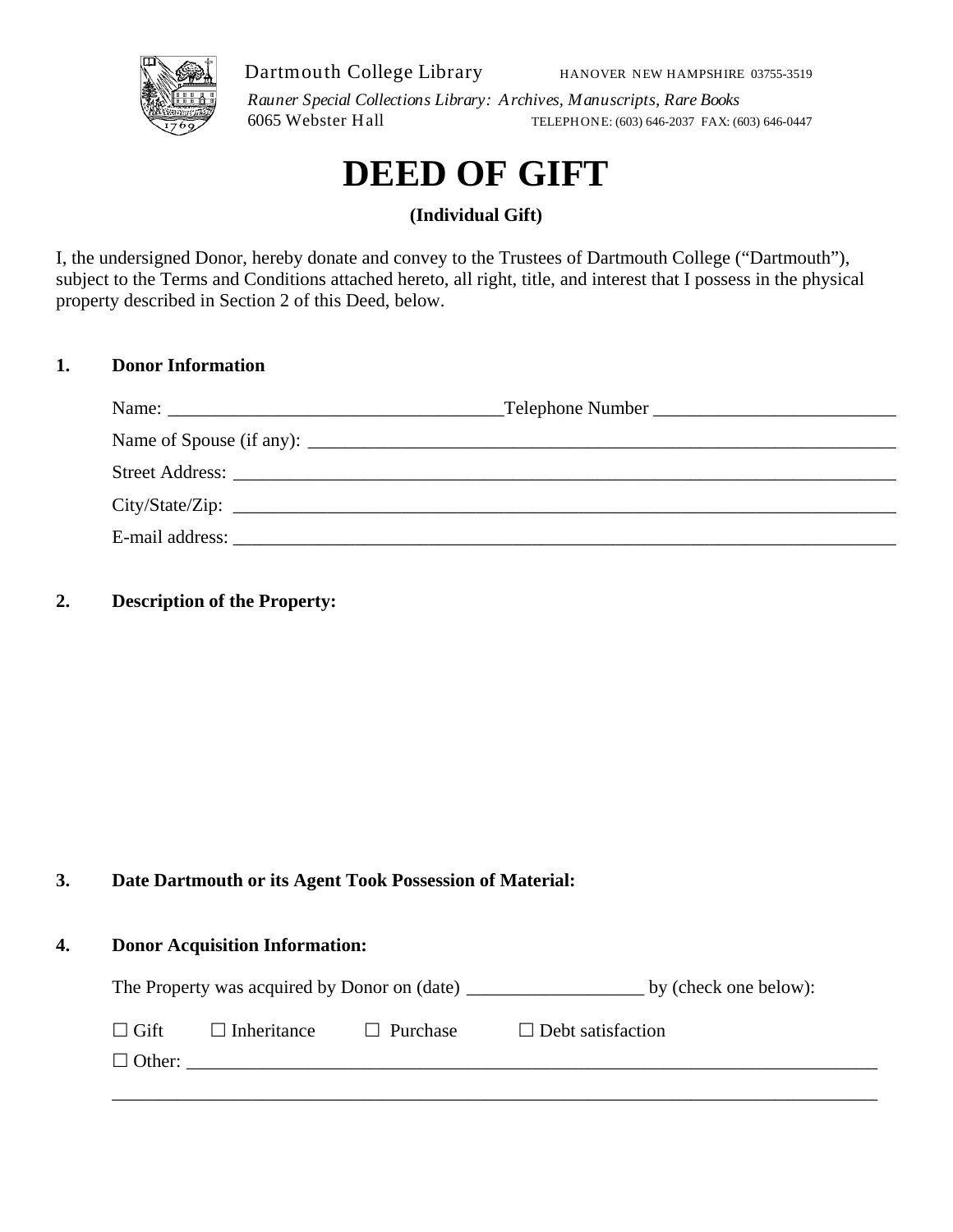#### **5. Intellectual Property**

#### A. Intellectual Property Interests:

This section deals with the copyright, literary rights, artistic rights, or patents (collectively, "Intellectual Property Rights") that may be associated with the physical materials being donated. Please check one of the following:

- $\Box$  I control the Intellectual Property Rights in some or all of the donated materials. (Please indicate below or on a separate page the materials for which you control the Intellectual Property Rights and the nature of your rights, e.g., copyright, sole/joint owner, heir, literary executor, etc.)
- $\Box$  I do not control Intellectual Property Rights in any of the donated materials.
- $\Box$  To the best of my knowledge, the Intellectual Property Rights are controlled by:

|                 | Name: Name:                                                                                                                                                                                                                    |  |
|-----------------|--------------------------------------------------------------------------------------------------------------------------------------------------------------------------------------------------------------------------------|--|
|                 |                                                                                                                                                                                                                                |  |
|                 | Phone Number: The Second Second Second Second Second Second Second Second Second Second Second Second Second Second Second Second Second Second Second Second Second Second Second Second Second Second Second Second Second S |  |
| E-mail address: |                                                                                                                                                                                                                                |  |

#### B. Intellectual Property Conveyance:

If you have indicated that you own the Intellectual Property Rights in some or all of the donated materials, please check one of the following boxes (one box only):

 $\Box$  I have checked this box, indicating that I wish to transfer, convey and assign to Dartmouth all Intellectual Property Rights that I control in the above-described materials, subject to the limitations, if any, stated below.

| Limitations<br>$\cdot$ $\sim$<br>$\sim$ $\sim$ $\sim$ $\sim$<br>all<br>$\ddot{\phantom{0}}$ |  |  |  |
|---------------------------------------------------------------------------------------------|--|--|--|
|                                                                                             |  |  |  |
|                                                                                             |  |  |  |

 $\Box$  I have checked this box, indicating that I do not wish to transfer Intellectual Property Rights, but I give permission for the Dartmouth College Library to make copies for users of the material for scholarship and research purposes.

### **6. Future Gifts**

This instrument will also serve to convey any further gifts of materials that I wish to make to Dartmouth at a later date, and each gift will be described in an addendum.

\_\_\_\_\_\_\_\_\_\_\_\_\_\_\_\_\_\_\_\_\_\_\_\_\_\_\_\_\_\_\_\_\_\_\_\_\_\_\_\_\_\_ \_\_\_\_\_\_\_\_\_\_\_\_\_\_\_\_\_\_\_\_\_\_\_\_\_\_\_\_\_\_\_\_\_\_\_\_\_\_\_\_\_\_